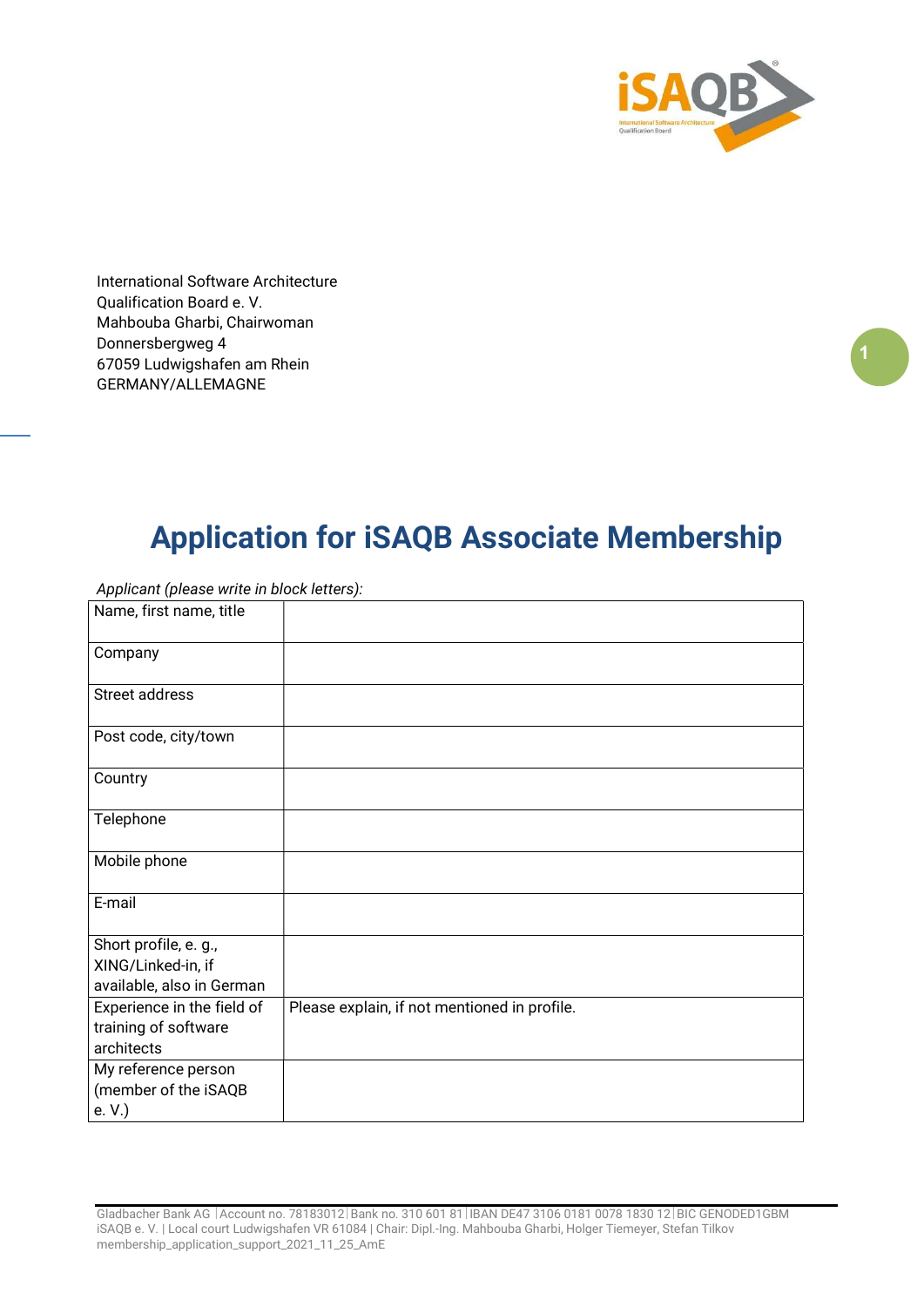

I, the applicant as above, hereby apply for associate membership of the International Software Architecture Qualification Board e. V./association ("iSAQB") as

#### О Associate Member

О non-material support

О material support/sponsor (admission fee: EUR 250.00 and annual subscription: EUR 750.00)

 The annual contribution fee shall be paid yearly, by 31 March of the relevant year. Alternatively, and where applicable, it shall be charged retroactively for the year of admission. Fees are effective according to Fees Rules and Regulations.

- О I undertake to pay the annual membership fee yearly via bank transfer to iSAQB's account.
- О I authorize the collection of the annual membership fee from my bank account on a yearly basis. This direct debit authorization can be cancelled by me at any time.

| Account holder               |  |
|------------------------------|--|
| <b>Financial institution</b> |  |
| Sort code                    |  |
| Account number               |  |
| <b>IBAN</b>                  |  |
| SWIFT-BIC                    |  |

I will inform the iSAQB immediately about changes of contact details and bank account.

| I am interested to participate actively and strive for participation in the following working group: |        |  |
|------------------------------------------------------------------------------------------------------|--------|--|
| <b>WG Advanced Level</b>                                                                             |        |  |
| WG Audit                                                                                             | $\Box$ |  |
| <b>WG Diversity</b>                                                                                  | Ξ      |  |
| <b>WG Expert Level</b>                                                                               | $\Box$ |  |
| <b>WG Foundation Level</b>                                                                           | П      |  |
| <b>WG Universities</b>                                                                               | □      |  |
| WG Infrastructure                                                                                    | $\Box$ |  |
| WG Intermediate Level                                                                                | $\Box$ |  |
| <b>WG Train the Trainer</b>                                                                          | $\Box$ |  |

I will be accepted into one of the WGs selected by me. An application for **active** membership is subject to prior active volunteering as supporting member in one of the above-mentioned working groups for about 1 year. The admission process of each working group can vary.

2

Gladbacher Bank AG | Account no. 78183012 | Bank no. 310 601 81 | IBAN DE47 3106 0181 0078 1830 12 | BIC GENODED1GBM iSAQB e. V. | Local court Ludwigshafen VR 61084 | Chair: Dipl.-Ing. Mahbouba Gharbi, Holger Tiemeyer, Stefan Tilkov membership\_application\_support\_2021\_11\_25\_AmE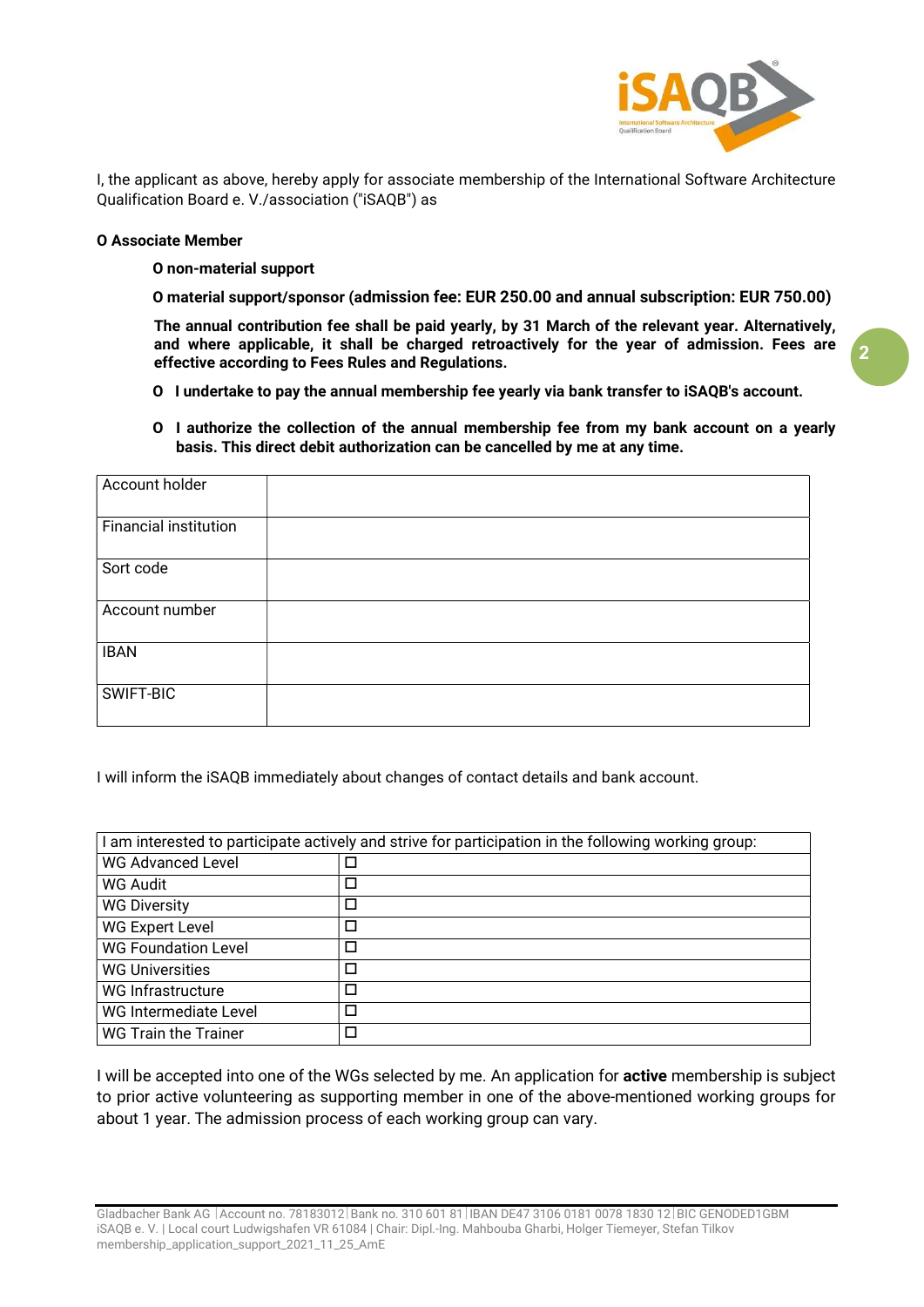

Information about the individual working groups is compiled in an additional document. It can be requested from office@isaqb.org.

The Executive Board decides about the admission. With my signature I confirm to accept the articles of the association of the iSAQB e. V. in the relevant version. Membership in this association is continuous. I can resign from membership only at the end of each calendar year with notification at least 3 months in advance. I confirm to have received the current version of the articles of the association. I can obtain them at www.isaqb.org or request them from office@isaqb.org.

Note: Your personal data will be collected and processed by iSAQB e. V. in accordance with the European Data Protection Basic Regulation (DSGVO) and the German Data Protection Act (BDSG) for the establishment and administration of your membership. Within the scope of these purposes, your data will be passed on and used for the fulfilment of the association's tasks to specially commissioned persons in this regard. A passing on to further third parties takes place only with your separate consent.

General information on data processing and your rights can be found at https://www.isaqb.org/datenschutzerklaerung/.

……………………………………………..

……………………………………………..

Place, date

Signature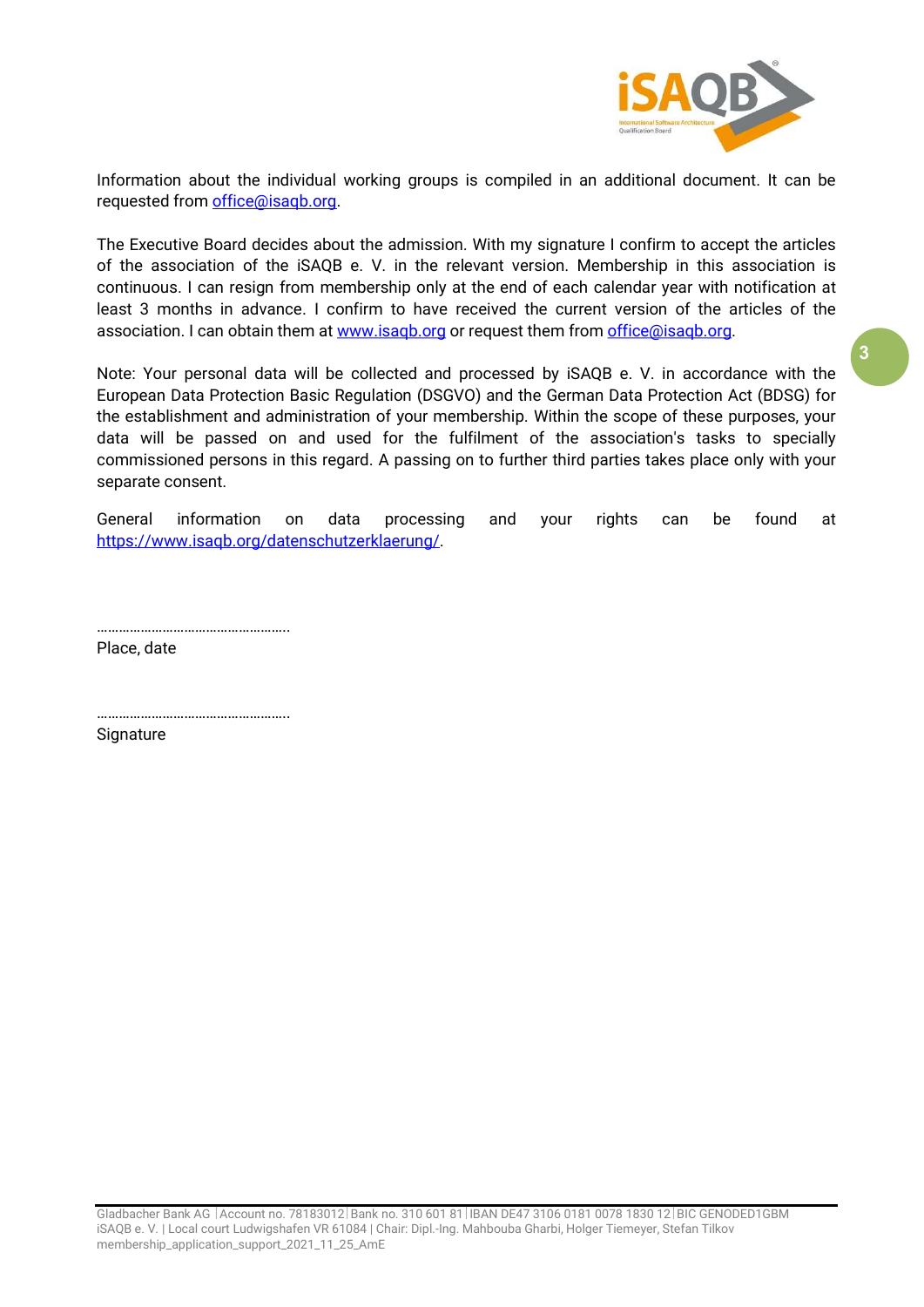

4

### Non-Disclosure Agreement

entered into by and between

………………………………………………………… - hereinafter referred to as "Member" -

and

International Software Architecture Qualification Board e. V., Ludwigshafen am Rhein, Germany - hereinafter referred to as "Association" -

The aforesaid party is a member of the International Software Architecture Qualification Board (iSAQB) e. V., based in Ludwigshafen am Rhein and registered under VR 61084 in the register of associations kept at Ludwigshafen am Rhein Local Court. Insofar as said Member acquires any information whatsoever of any kind or nature, the parties agree as follows:

- 1. The Member undertakes to treat any information received strictly confidentially. As a matter of principle, the term "information" is to be interpreted broadly and shall cover all manner of visuals, such as written records, papers, memos, notes, documents and data, etc. The Member undertakes hereby to treat the information obtained with the same degree of care as it applies in its own affairs. Confidential information may also include information that becomes known during an oral presentation or discussion,
	- a. if such information is perceptibly termed or labelled confidential in any manner or is protected by law, or
	- b. if it is stated in writing within thirty (30) days that such information has to be treated confidentially.
- 2. However, the term "information" shall not cover information in the public domain, whereby this shall refer to information that has already been made accessible without being subject to the agreed confidentiality. Moreover, the term "information" shall not include information that the Member has extrapolated for itself, provided such extrapolation is substantiated with written records or in some other manner, and provided none of the obligations laid down hereunder is circumvented.
- 3. Unless authorised to do so, the Member shall refrain from using, disclosing, publishing or disseminating any information obtained, whereby it shall apply the same degree of care as in its own affairs. The Member undertakes neither to copy, distribute or disclose such information to third parties or use it for any other purposes itself, nor to have any of these acts done by other persons, unless the Association's prior written consent has been obtained.

The Member undertakes to pay the Association a contractual penalty of EUR 10,000 for each individual violation. The right to claim further violations remains reserved as well as the enforcement of all other legal claims and rights arising from a breach of this non-disclosure agreement.

- 4. The Member agrees that the information it has received from the Association both is and shall remain the intellectual property of the Association.
- 5. If any of these provisions is or becomes null and void, the validity of the remaining provisions shall remain unaffected. In any such event, the parties shall agree on an arrangement which in business terms corresponds to or approximates the ineffective or invalid clause as nearly as possible.

(Place, date - iSAQB) (Place, date - Member)

(Signature - iSAQB) (Signature - Member)

Mahbouba Gharbi, Chairperson of iSAQB e. V.

(Signatory's name and function in print) (Signatory's name in print)

Gladbacher Bank AG | Account no. 78183012 | Bank no. 310 601 81 | IBAN DE47 3106 0181 0078 1830 12 | BIC GENODED1GBM iSAQB e. V. | Local court Ludwigshafen VR 61084 | Chair: Dipl.-Ing. Mahbouba Gharbi, Holger Tiemeyer, Stefan Tilkov membership\_application\_support\_2021\_11\_25\_AmE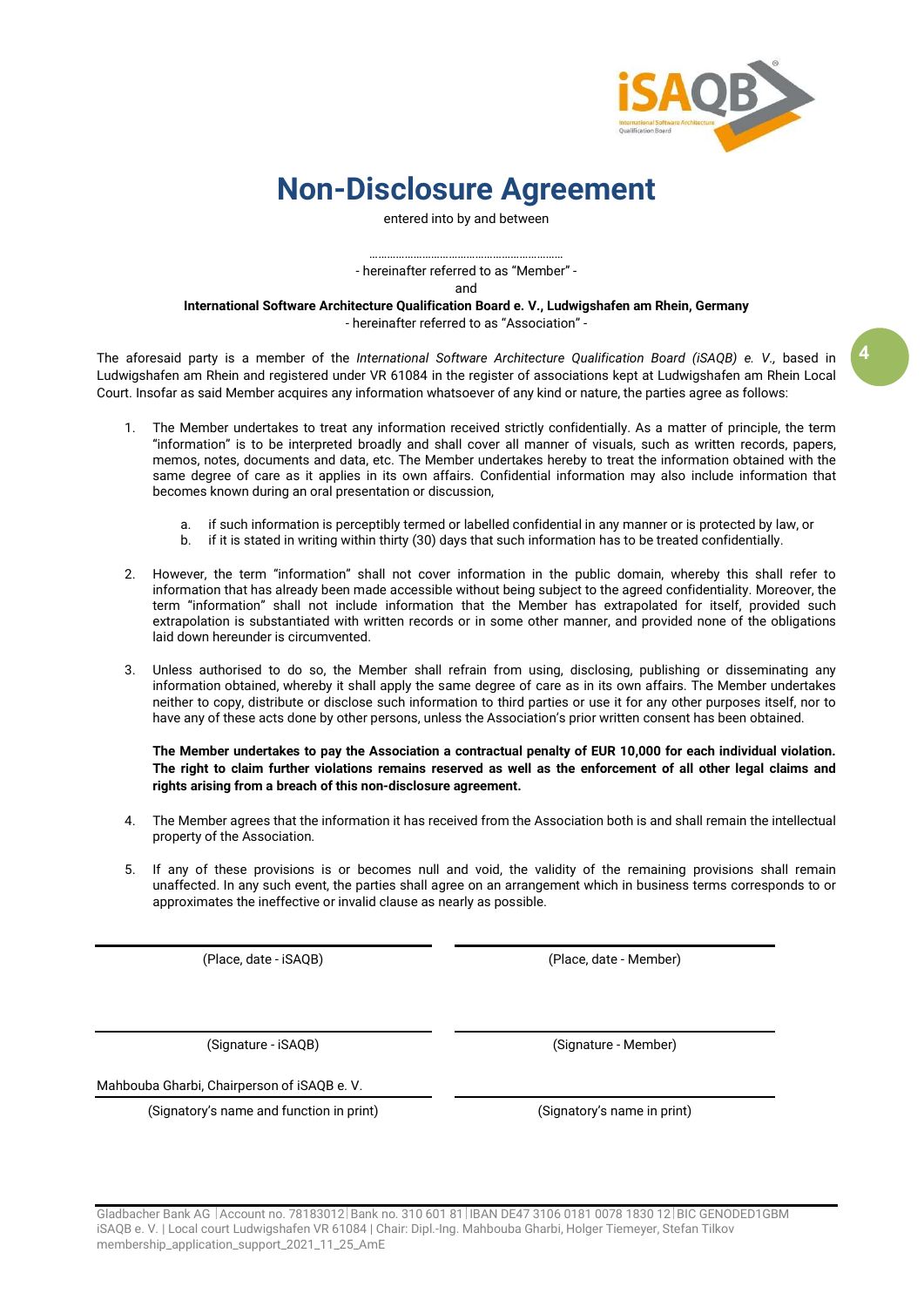

# Declaration of Consent for the Use of Photos and Profile Links

| Surname, first name: |  |
|----------------------|--|
| <b>Address:</b>      |  |
|                      |  |
|                      |  |
|                      |  |

#### Subject of the Declaration of Consent:

Subject of the consent are a portrait photo and a link to his online profile submitted by the signatory.

#### Purpose of Use:

Purpose of the use is the use and publication on the website and on the intranet of the iSAQB e. V. for the duration of the membership or until revocation by the signatory.

#### Declaration:

I declare my consent to the use, copy, distribution, presentation and public reproduction of the photos of my person and the use of my personal data mentioned above for the purposes mentioned above and transfer to the iSAQB e. V. the rights to my own image including the right to use these images for the purposes mentioned.

This consent includes an unlimited publication of the photos and data on the internet via the company homepage of the iSAQB e. V. A use of the photos and data other than described above or putting them on the market by transfer to third parties is impermissible.

I am aware that records and personal data published online are accessible worldwide, also in states having a low level of data protection. A distribution and use by unauthorized third parties hence cannot be excluded. Thus, in case of revocation of the consent a complete deletion of the records and data from the internet cannot be guaranteed.

I have noted that the consent is voluntary and that I can revoke this consent at any time. I will not suffer any disadvantages from the non-granting or revocation of consent. I have taken note of the attached information on the publication of personal data, photos or films on the Internet.

Place, date

Signature

5